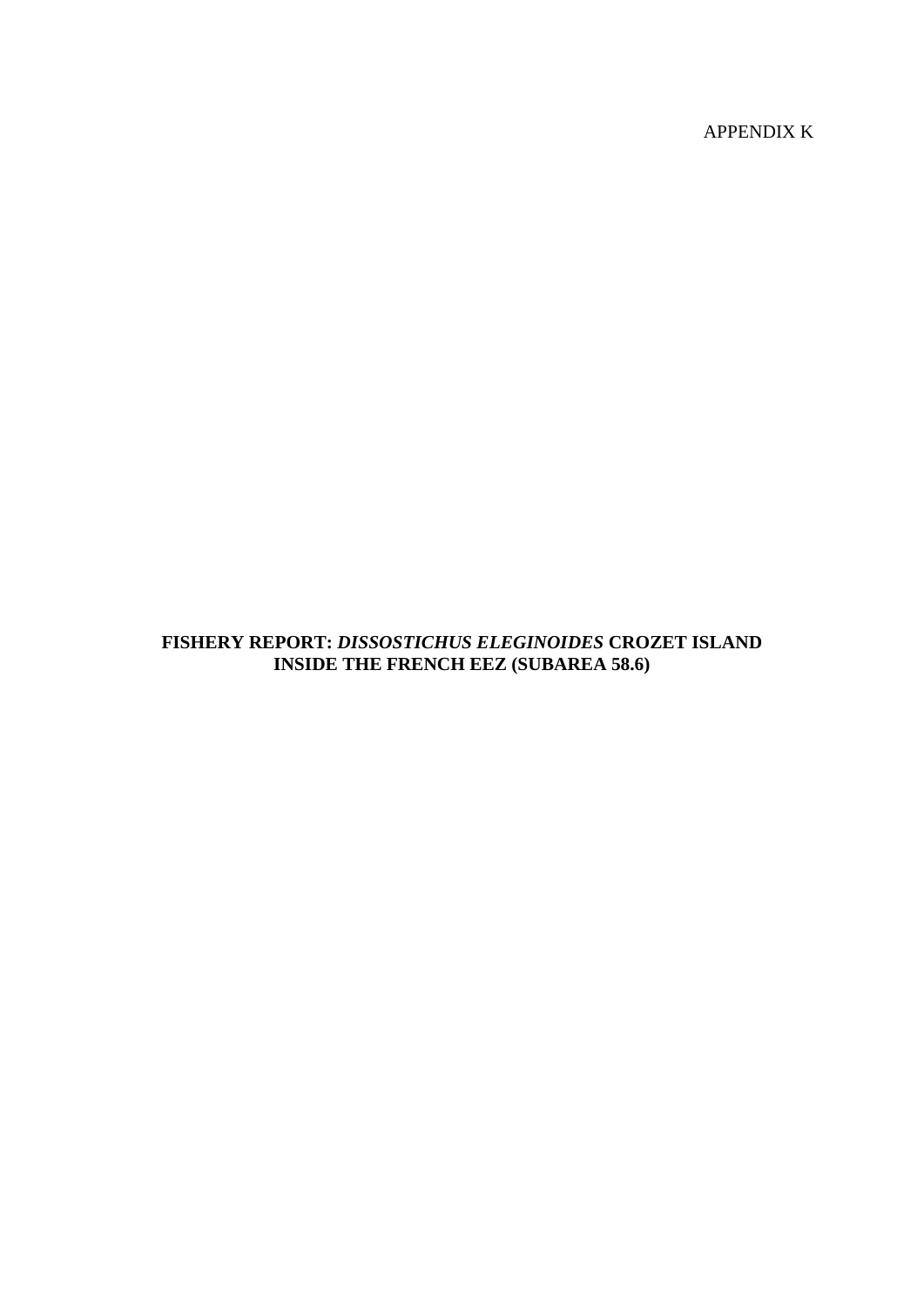# **CONTENTS**

Page

|                                                                                                                                                                              | $\mathbf{1}$<br>1<br>2<br>2           |
|------------------------------------------------------------------------------------------------------------------------------------------------------------------------------|---------------------------------------|
|                                                                                                                                                                              | 3                                     |
|                                                                                                                                                                              | 3                                     |
|                                                                                                                                                                              | 5<br>5                                |
| 5. By-catch $\ldots$ $\ldots$ $\ldots$ $\ldots$ $\ldots$ $\ldots$ $\ldots$ $\ldots$ $\ldots$ $\ldots$ $\ldots$ $\ldots$<br>5.2 Assessments of impact on affected populations | 5<br>5<br>6<br>6                      |
|                                                                                                                                                                              | 6<br>6                                |
|                                                                                                                                                                              | $\overline{7}$<br>$\overline{7}$<br>7 |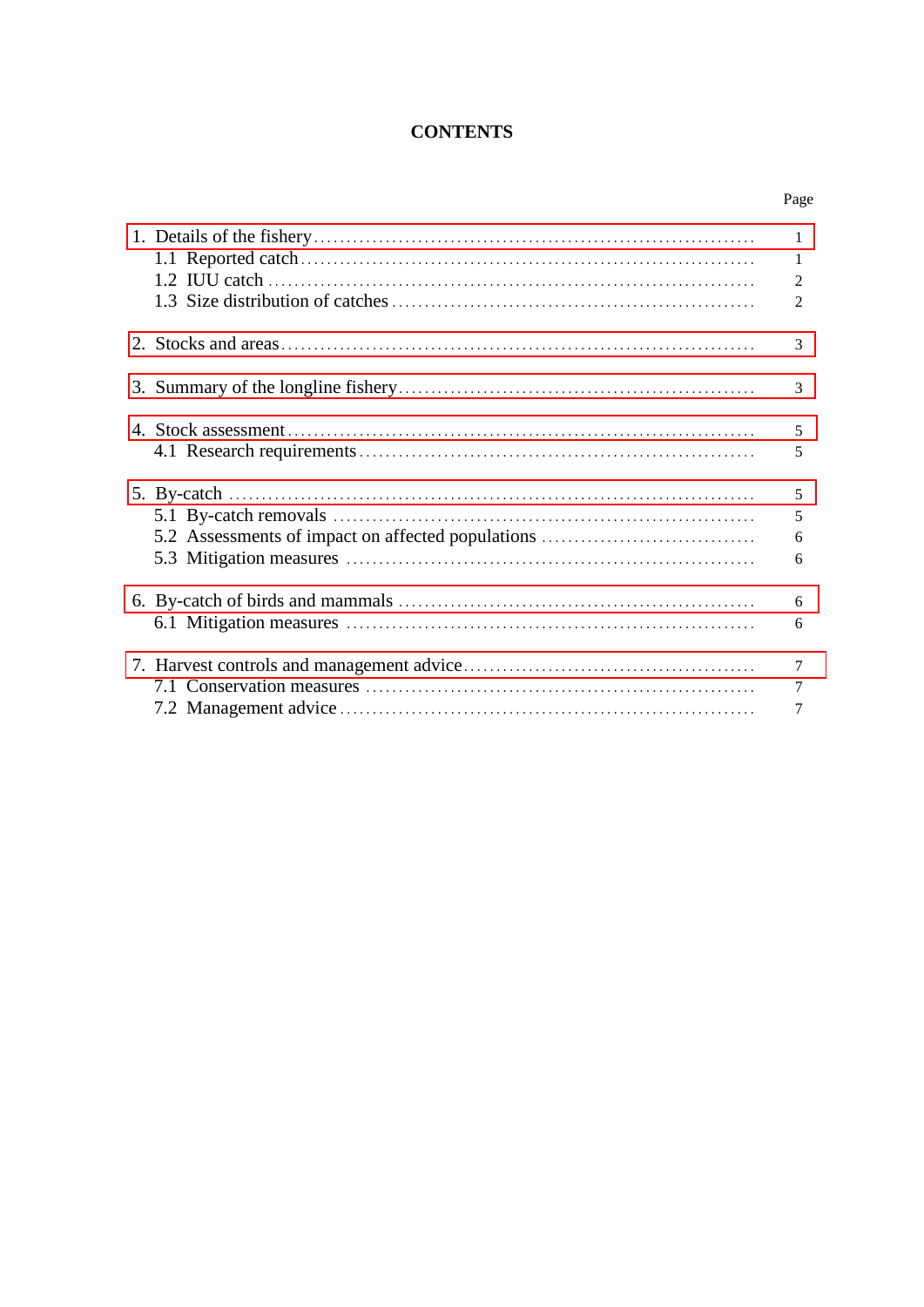## <span id="page-2-0"></span>**FISHERY REPORT:** *DISSOSTICHUS ELEGINOIDES* **CROZET ISLAND INSIDE THE FRENCH EEZ (SUBAREA 58.6)**

### **1. Details of the fishery**

The fishery for *Dissostichus eleginoides* operates in the French EEZ around the Crozet Islands in Subarea 58.6 (Figure 1).



Figure 1: Map of Subarea 58.6 showing the location of the French EEZ, and SSRUs B, C and D established by CCAMLR.

#### **1.1 Reported catch**

2. The catch limit of *D. eleginoides* set by France in its EEZ in Subarea 58.6 for 2010/11 was 700 tonnes, and this was allocated to seven longliners. The catch for the current season<sup>[1](#page-2-1)</sup> reported to October 2011 was 551 tonnes, and the catch history is shown in Table 1. Fishing trials with trawlers have not been continued. In Subarea 58.6, the fishery has been conducted using longlines from 1996/97 to the present. The fishery was active all year. A high level of depredation on *D. eleginoides* catches from killer whales (*Orcinus orca*) is the main reason why fishers avoid the area.

<span id="page-2-1"></span> <sup>1</sup> Although the fishing season defined by France in its EEZ extends from 1 September to 31 August of the following year, the season used in this report is the CCAMLR season (1 December to 30 November of the following year).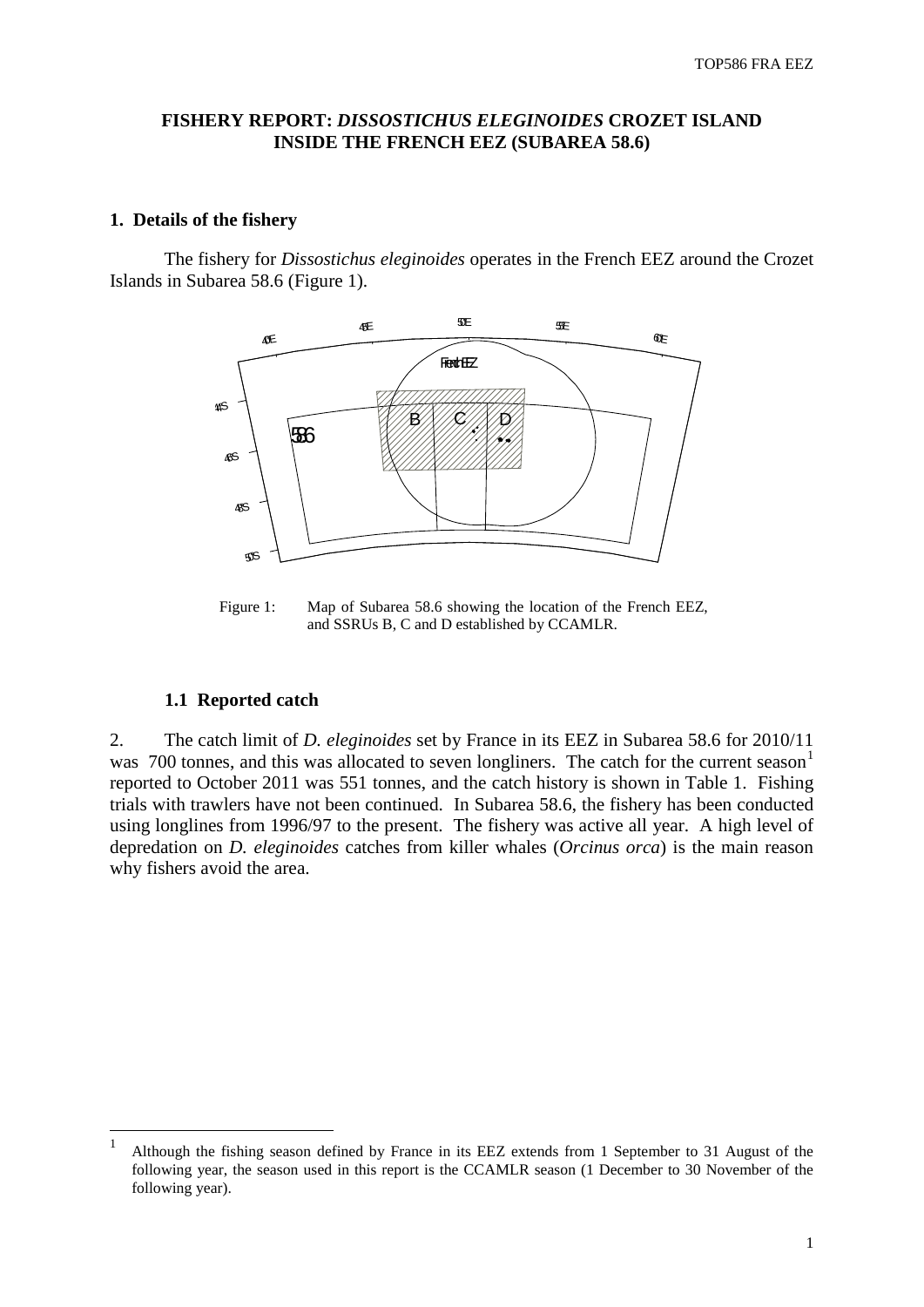| Season  | Reported catch<br>(tonnes) | Estimated IUU<br>catch (tonnes) | Total removals<br>(tonnes) |
|---------|----------------------------|---------------------------------|----------------------------|
| 1976/77 | 6                          | 0                               | 6                          |
| 1977/78 | 370                        | $\theta$                        | 370                        |
| 1982/83 | 17                         | 0                               | 17                         |
| 1986/87 | 488                        | 0                               | 488                        |
| 1987/88 | 21                         | 0                               | 21                         |
| 1993/94 | 56                         | 0                               | 56                         |
| 1994/95 | 115                        | 0                               | 115                        |
| 1995/96 | 3                          | 7875                            | 7878                       |
| 1996/97 | 413                        | 11 760                          | 12 173                     |
| 1997/98 | 787                        | 1758                            | 2 5 4 5                    |
| 1998/99 | 877                        | 1845                            | 2722                       |
| 1999/00 | 1017                       | 1 4 3 0                         | 2447                       |
| 2000/01 | 1 0 9 1                    | 685                             | 1776                       |
| 2001/02 | 1 1 5 8                    | 720                             | 1878                       |
| 2002/03 | 531                        | 302                             | 833                        |
| 2003/04 | 537                        | 380                             | 917                        |
| 2004/05 | 559                        | 12                              | 571                        |
| 2005/06 | 775                        | 55                              | 830                        |
| 2006/07 | 410                        | $\theta$                        | 410                        |
| 2007/08 | 823                        | 224                             | 1 0 4 7                    |
| 2008/09 | 885                        | $\overline{0}$                  | 885                        |
| 2009/10 | 663                        | 0                               | 663                        |
| 2010/11 | 551                        | *                               | 551                        |

Table 1: Catch history for *Dissostichus eleginoides* in or near the French EEZ in Subarea 58.6 (source: STATLANT data for past seasons, fine-scale data for current season, WG-FSA-11/10 and past reports for IUU catch for the whole subarea).

\* Not estimated

#### **1.2 IUU catch**

3. Details of the IUU catches attributed to Subarea 58.6 are given in Table 1. IUU fishing was first detected in 1996 and peaked at an estimated 11 760 tonnes in 1996/97. Since 2004/05, IUU fishing occurred only outside the EEZ due to increased surveillance within the EEZ. In 2007/08, the IUU catch was estimated to be 224 tonnes from outside the EEZ. There was no evidence of IUU fishing in 2008/09 and 2009/10. The IUU catch of *D. eleginoides* in 2010/11 was not estimated (SC-CAMLR-XXIX, paragraph 6.5).

#### **1.3 Size distribution of catches**

4. Data from the longline fishery cover the period 1996/97 to the current season (Figure 2). Most *D. eleginoides* caught by longline range from 40 to 130 cm in length, with a mode at approximately 70–80 cm at the beginning of the series, and 55–80 cm in recent seasons.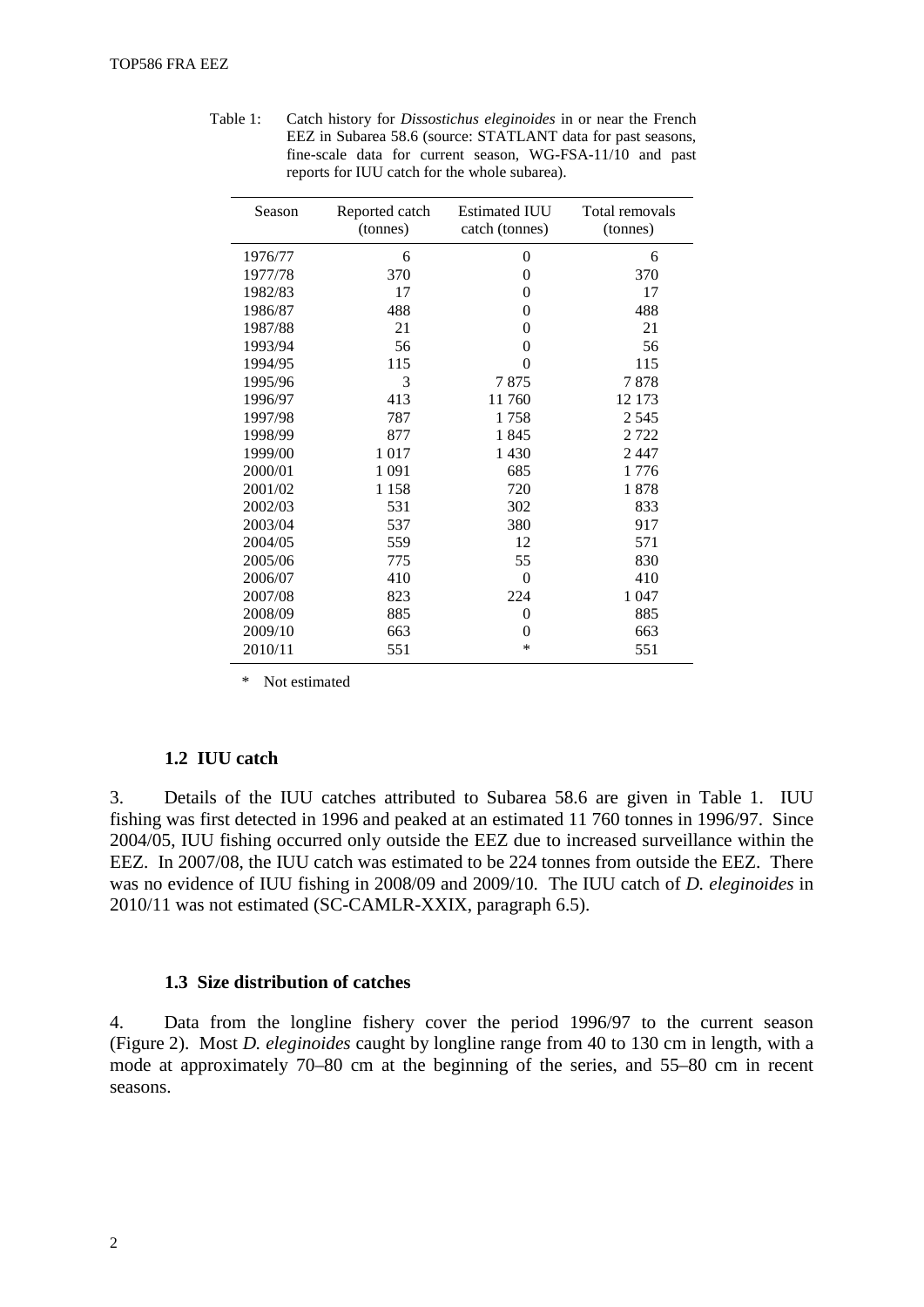<span id="page-4-0"></span>

Weighted Frequency (proportion of the catch)

Figure 2: Catch-weighted length frequencies for *Dissostichus eleginoides* caught by longline in the French EEZ in Subarea 58.6 (source: fine-scale and STATLANT data).

#### **2. Stocks and areas**

5. Tagging experiments at Heard Island (Division 58.5.2) (WG-FSA-07/48 Rev. 1) show long-distance movements of sub-adult/adult fish between zones (Heard to Kerguelen and also Crozet) but the proportion of exchange between stocks is still unknown.

## **3. Summary of the longline fishery**

6. Reported catches by year and nationality for longline vessels are summarised in Table 2. The average (unstandardised) catch per hook has decreased from 0.27 kg/hook in 1996/97 to 0.2 kg/hook in 2010/11. Effort by month and year from the longline fishery is summarised in Table 3.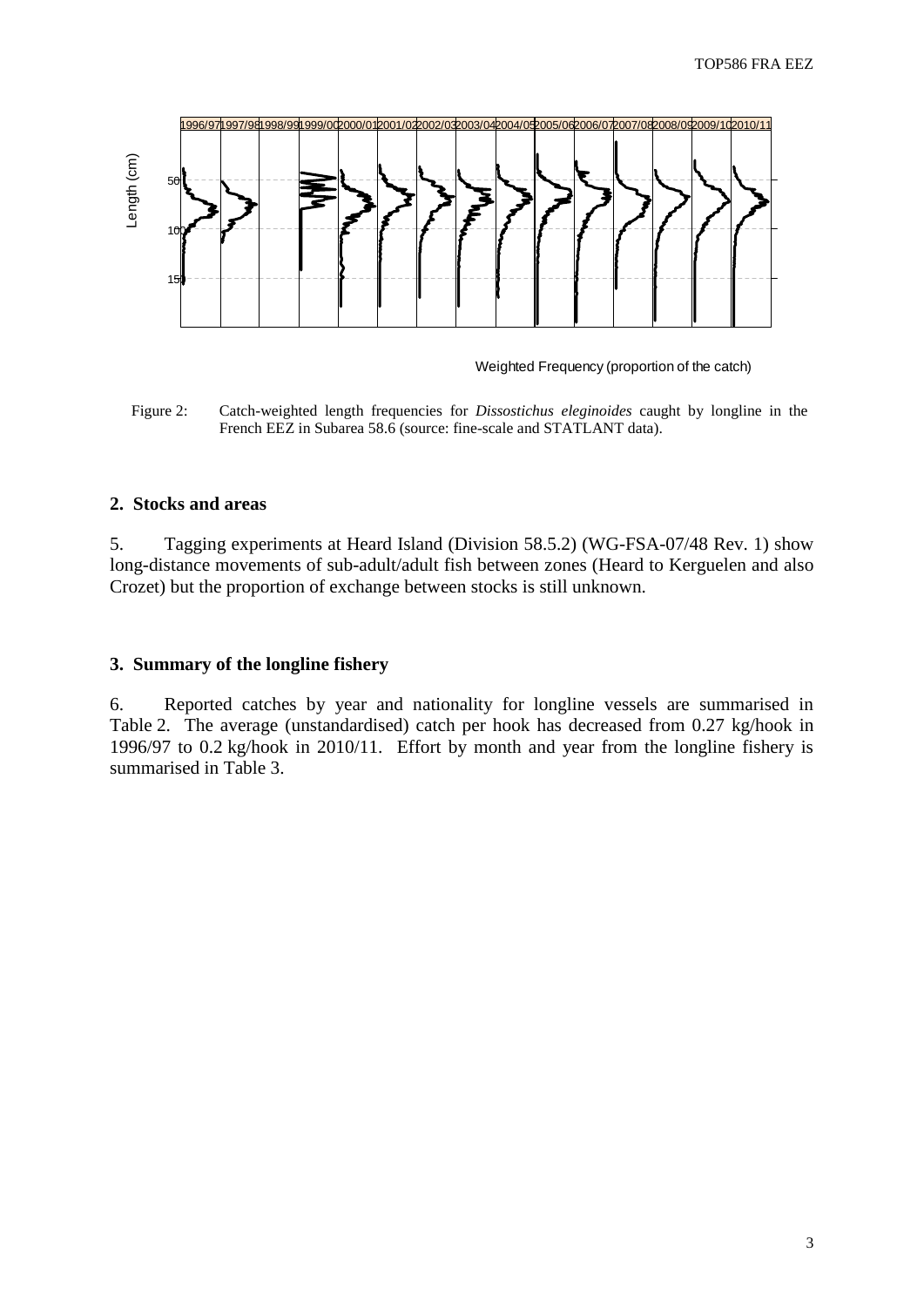| Season  | Sets | Catch<br>(tonnes) | Number<br>vessels | Catch/set<br>(tonnes/set) | Catch/hook Mean depth<br>(kg/hook) | (m)  |
|---------|------|-------------------|-------------------|---------------------------|------------------------------------|------|
| 1996/97 | 69   | 76                | 1                 | 1.1                       | 0.27                               | 1107 |
| 1997/98 | 8    | 12                | 1                 | 1.5                       | 0.26                               | 1115 |
| 1998/99 | 13   | 29                | 1                 | 2.2                       | 0.16                               | 1282 |
| 1999/00 | 455  | 996               | 6                 | 2.2                       | 0.26                               | 1127 |
| 2000/01 | 611  | 1052              | 6                 | 1.7                       | 0.23                               | 1044 |
| 2001/02 | 1044 | 1292              | 7                 | 1.2                       | 0.16                               | 975  |
| 2002/03 | 670  | 539               | 6                 | 0.8                       | 0.09                               | 1141 |
| 2003/04 | 668  | 526               | 7                 | 0.8                       | 0.11                               | 1142 |
| 2004/05 | 723  | 596               | 7                 | 0.8                       | 0.11                               | 1166 |
| 2005/06 | 876  | 1056              | 8                 | 1.2                       | 0.20                               | 967  |
| 2006/07 | 790  | 419               | 7                 | 0.5                       | 0.09                               | 1033 |
| 2007/08 | 907  | 823               | 7                 | 0.9                       | 0.17                               | 1111 |
| 2008/09 | 1151 | 886               | 7                 | 0.8                       | 0.14                               | 1076 |
| 2009/10 | 871  | 663               | $\overline{7}$    | 0.8                       | 0.13                               | 1067 |
| 2010/11 | 603  | 551               | 7                 | 0.9                       | 0.20                               | 955  |
| Total   | 9467 | 9519              |                   |                           |                                    |      |

Table 2: Number of records extracted (sets), catch (tonnes), number of vessels (vessels) mean catch per set (tonnes/set), mean catch per hook (kg/hook) and mean depth fished (m).

| Table 3: | Number of sets by month and year (C2 data). |  |  |
|----------|---------------------------------------------|--|--|
|          |                                             |  |  |

| Season  | Month            |                |                |          |              |                |                |                | Total    |          |              |                |      |
|---------|------------------|----------------|----------------|----------|--------------|----------------|----------------|----------------|----------|----------|--------------|----------------|------|
|         | Dec              | Jan            | Feb            | Mar      | Apr          | May            | Jun            | Jul            | Aug      | Sep      | Oct          | <b>Nov</b>     |      |
| 1996/97 | $\boldsymbol{0}$ | $\theta$       | $\mathbf{0}$   | $\theta$ | $\mathbf{0}$ | $\overline{0}$ | $\mathbf{0}$   | $\theta$       | $\theta$ | $\theta$ | 2            | 67             | 69   |
| 1997/98 | 8                | $\theta$       | $\mathbf{0}$   | $\theta$ | $\mathbf{0}$ | $\theta$       | $\mathbf{0}$   | $\theta$       | 0        | $\theta$ | $\mathbf{0}$ | $\theta$       | 8    |
| 1998/99 | $\overline{0}$   | $\overline{0}$ | $\overline{0}$ | $\theta$ | $\Omega$     | $\Omega$       | $\overline{0}$ | $\overline{0}$ | 0        | 9        | 4            | $\overline{0}$ | 13   |
| 1999/00 | 9                | 23             | 26             | 22       | 53           | 16             | 30             | 133            | 73       | $\theta$ | 53           | 25             | 463  |
| 2000/01 | 72               | 175            | 43             | 73       | 37           | $\Omega$       | $\Omega$       | 86             | 48       | 41       | 32           | 4              | 611  |
| 2001/02 | 19               | 32             | 99             | 170      | 135          | 150            | 144            | 87             | $\Omega$ | 87       | 58           | 63             | 1044 |
| 2002/03 | 118              | 116            | 42             | 32       | 102          | 87             | $\Omega$       | 43             | $\Omega$ | 104      | $\Omega$     | 26             | 670  |
| 2003/04 | 30               | 42             | 205            | 50       | 18           | 40             | 87             | 74             | 46       | 27       | $\theta$     | 49             | 668  |
| 2004/05 | $\theta$         | 27             | 252            | $\Omega$ | $\Omega$     | 47             | 155            | 52             | 22       | 64       | 10           | 94             | 723  |
| 2005/06 | 30               | 86             | 267            | $\theta$ | 39           | 132            | 160            | $\Omega$       | 8        | 86       | $\theta$     | 68             | 876  |
| 2006/07 | 54               | $\theta$       | 199            | 73       | 18           | 78             | 60             | 161            | 65       | 4        | 13           | 65             | 790  |
| 2007/08 | $\overline{0}$   | $\theta$       | 225            | 70       | 118          | 217            | 40             | 58             | 88       | 22       | 4            | 65             | 907  |
| 2008/09 | 25               | 61             | 270            | 46       | 180          | 250            | 86             | 96             | 51       | 32       | 10           | 44             | 1151 |
| 2009/10 | 26               | 16             | 388            | 109      | $\Omega$     | 41             | 90             | 37             | 90       | 41       | 33           | 0              | 871  |
| 2010/11 | $\overline{0}$   | 72             | 463            | 15       | $\mathbf{0}$ | 42             | 11             | $\theta$       | $\theta$ | $\theta$ | $\mathbf{0}$ | 0              | 603  |
| Total   | 391              | 650            | 2479           | 660      | 700          | 1100           | 863            | 827            | 491      | 517      | 219          | 570            | 9467 |

7. The effort was mainly in SSRUs C and D until 2002/03, and then became as important in SSRU B until 2005/06 and then declined in more recent years.

8. Depredation has an impact on the catch landed from each line.

9. WG-IMAF-09/12 estimated that the depredation over the 2002/03–2007/08 period was 1 200 tonnes, this implies a depredation rate of 41%.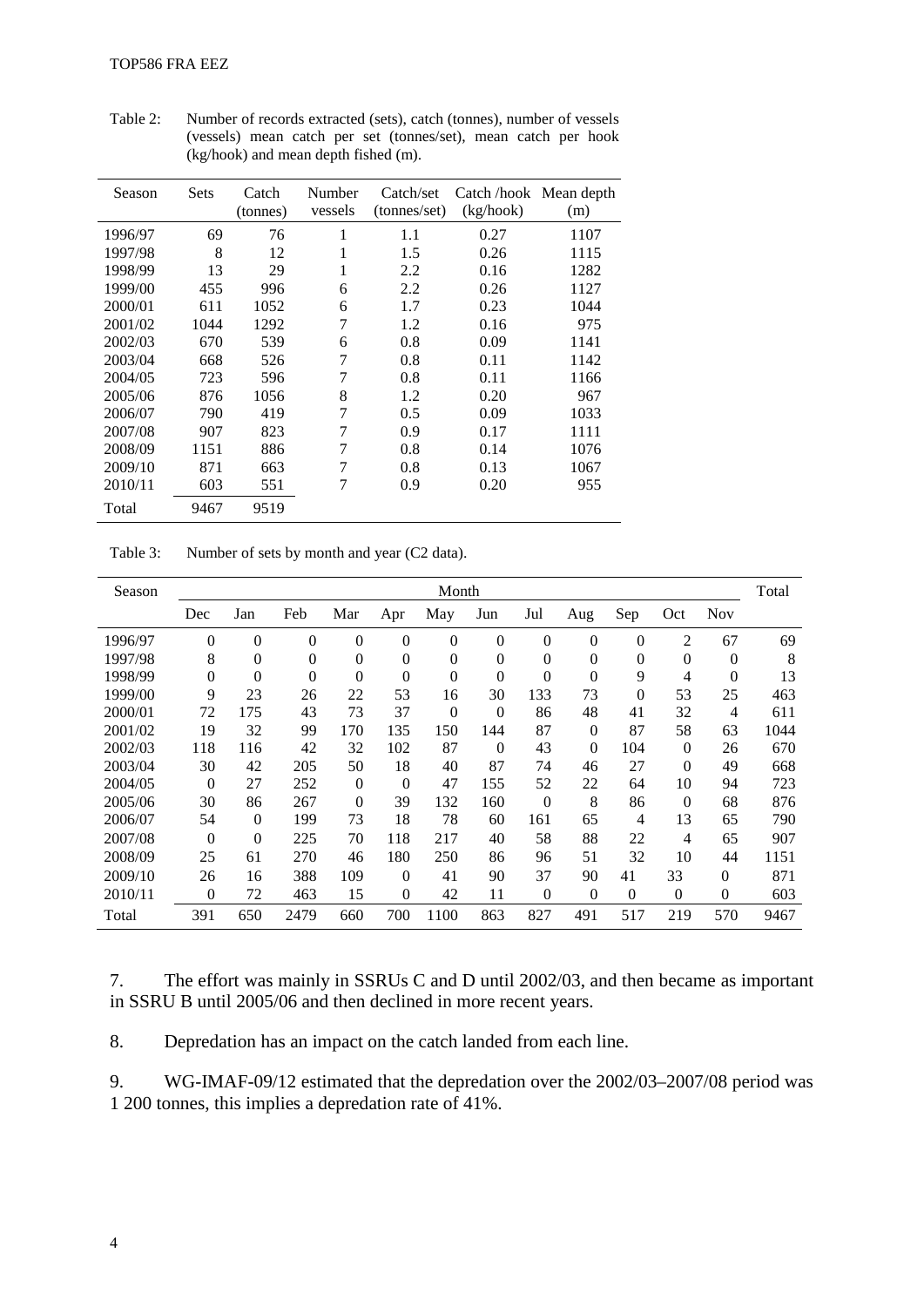<span id="page-6-0"></span>10. A pot trial cruise has been conducted in February 2010 to try to find solutions to the depredation problem and the seabird mortality problem. Seabird by-catch is eliminated using pot gear. Crab by-catch was a major issue. Catch rates were lower than those obtained with longlines.

## **4. Stock assessment**

11. No formal stock assessment has been carried out for Subarea 58.6. Tagging has been carried out since 2006, so far 4 353 fish have been tagged from commercial longliners at Crozet. Of the tagged fish, 197 were recaptured; 182 from French tagging and 15 from tagging at Heard Island.

## **4.1 Research requirements**

12. The Working Group encouraged the estimation of biological parameters for Crozet, and the development of a stock assessment for this area. The Working Group encouraged France to continue its tagging program in Subarea 58.6.

## **5. By-catch**

### **5.1 By-catch removals**

13. By-catch removals from the longline fishery for *D. eleginoides* are detailed in Table 4. In order of importance, macrourids (*Macrourus carinatus*), rajids (*Raja taaf*) and morids (*Antimora rostrata*) form the bulk of the by-catch. Only the last species is fully discarded, the others being partly or totally processed. Local geographic distribution differs from one species to another (WG-FSA-10/34).

Table 4: Catch history for by-catch species (macrourids, rajids and *Antimora rostrata*) taken in the longline fishery for *Dissostichus eleginoides* in the French EEZ in Subarea 58.6 (source: fine-scale data). Last season is incomplete.

| Season  | <b>Macrourids</b><br>reported catch<br>(tonnes) | Rajids<br>reported catch<br>(tonnes) | Antimora rostrata<br>reported catch<br>(tonnes) |
|---------|-------------------------------------------------|--------------------------------------|-------------------------------------------------|
| 1998/99 | ı                                               | 3                                    | $\theta$                                        |
| 1999/00 | 97                                              | 31                                   | 12                                              |
| 2000/01 | 99                                              | 6                                    | 1                                               |
| 2001/02 | 196                                             | 36                                   | 11                                              |
| 2002/03 | 147                                             | 92                                   | 19                                              |
| 2003/04 | 116                                             | 73                                   | 56                                              |
| 2004/05 | 132                                             | 93                                   | 67                                              |
| 2005/06 | 149                                             | 121                                  | 53                                              |
| 2006/07 | 117                                             | 83                                   | 43                                              |
| 2007/08 | 135                                             | 46                                   | 64                                              |
| 2008/09 | 193                                             | 46                                   | 79                                              |
| 2009/10 | 113                                             | 56                                   | 78                                              |
| 2010/11 | 77                                              | 21                                   | 20                                              |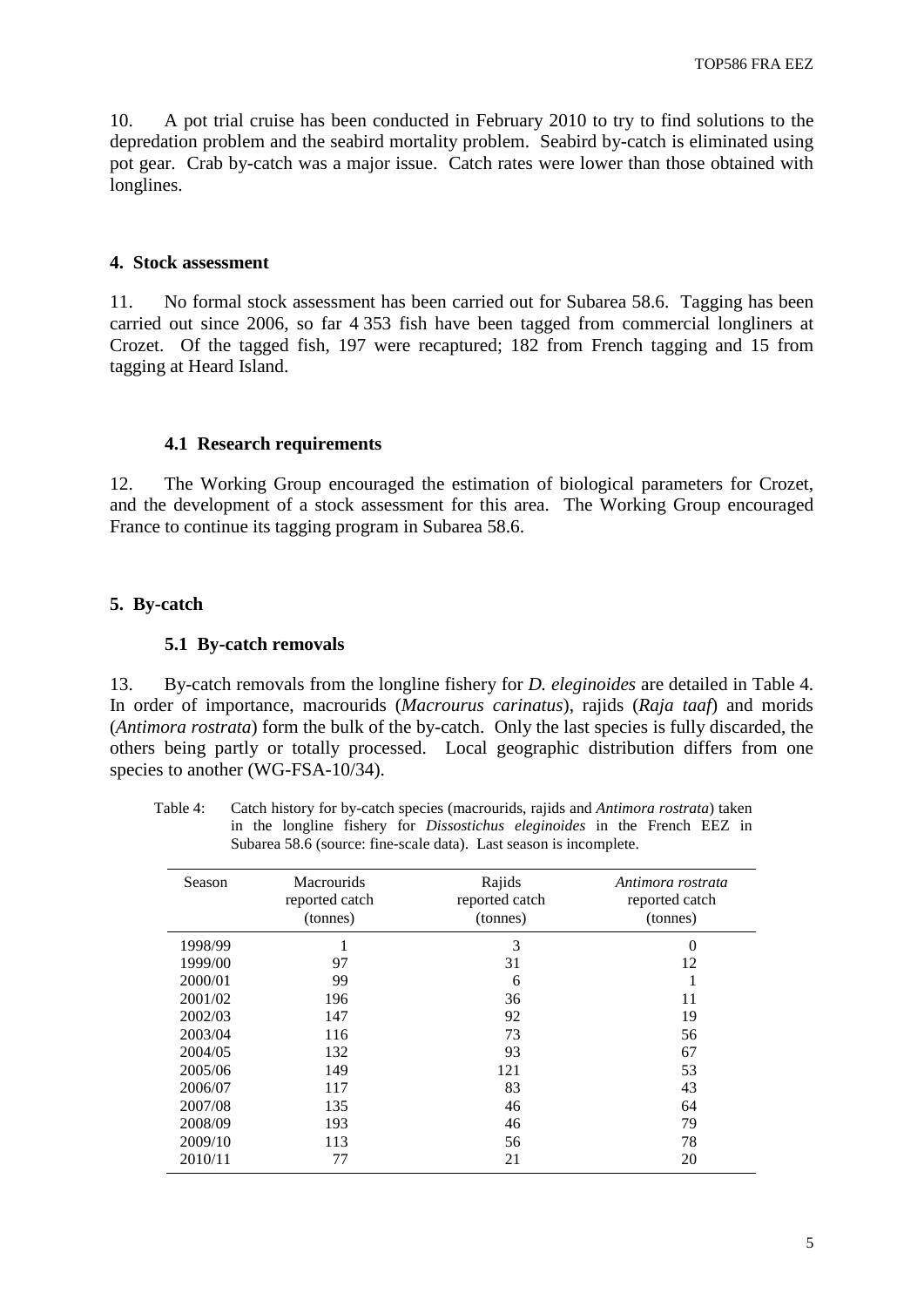### **5.2 Assessments of impact on affected populations**

<span id="page-7-0"></span>14. No stock assessments of individual by-catch species were undertaken.

#### **5.3 Mitigation measures**

15. The Working Group recommended that areas with high by-catch rates should be avoided.

### **6. By-catch of birds and mammals**

16. There were 7 seabird mortalities observed inside the French EEZ in Subarea 58.6 in 2010/11 (WG-IMAF-11/5 Rev. 2, paragraph 8). These were all white-chinned petrels (*Procellaria aequinoctialis*). By-catch rates (birds/thousand hooks) and estimated by-catch of seabirds are shown in Table 5.

| Table 5: | Total extrapolated incidental mortality of seabirds and     |  |  |  |  |
|----------|-------------------------------------------------------------|--|--|--|--|
|          | observed mortality rates (birds/thousand hooks) in longline |  |  |  |  |
|          | fisheries in the French EEZ at Crozet Islands in            |  |  |  |  |
|          | Subarea 58.6.                                               |  |  |  |  |
|          |                                                             |  |  |  |  |

| By-catch rate | Estimated by-catch |
|---------------|--------------------|
|               |                    |
| 0.1672        | 1243               |
| 0.1092        | 720                |
| 0.0875        | 343                |
| 0.049         | 242                |
| 0.0362        | 235                |
| 0.065         | 314                |
| 0.031         | 131                |
| 0.015         | 93                 |
| 0.024         | 102                |
| 0.009         | 27                 |
|               |                    |

\* The number of observed hooks has not been collected and the values given are from the total number of hooks set.

17. Further details of seabird by-catch in previous seasons can be found in the Scientific Committee reports.

18. No mammals have been reported as by-catch in Subarea 58.6 in the 2010/11 season.

19. In 2011, as in previous years, WG-IMAF agreed the level of risk of incidental mortality of seabirds in Subarea 58.6 is category 5 (high) (SC-CAMLR-XXX, Annex 8).

#### **6.1 Mitigation measures**

20. Details of mitigation measures applied in previous seasons can be found in the Scientific Committee reports (SC-CAMLR-XXIII, Annex 5, paragraphs 7.35 to 7.45;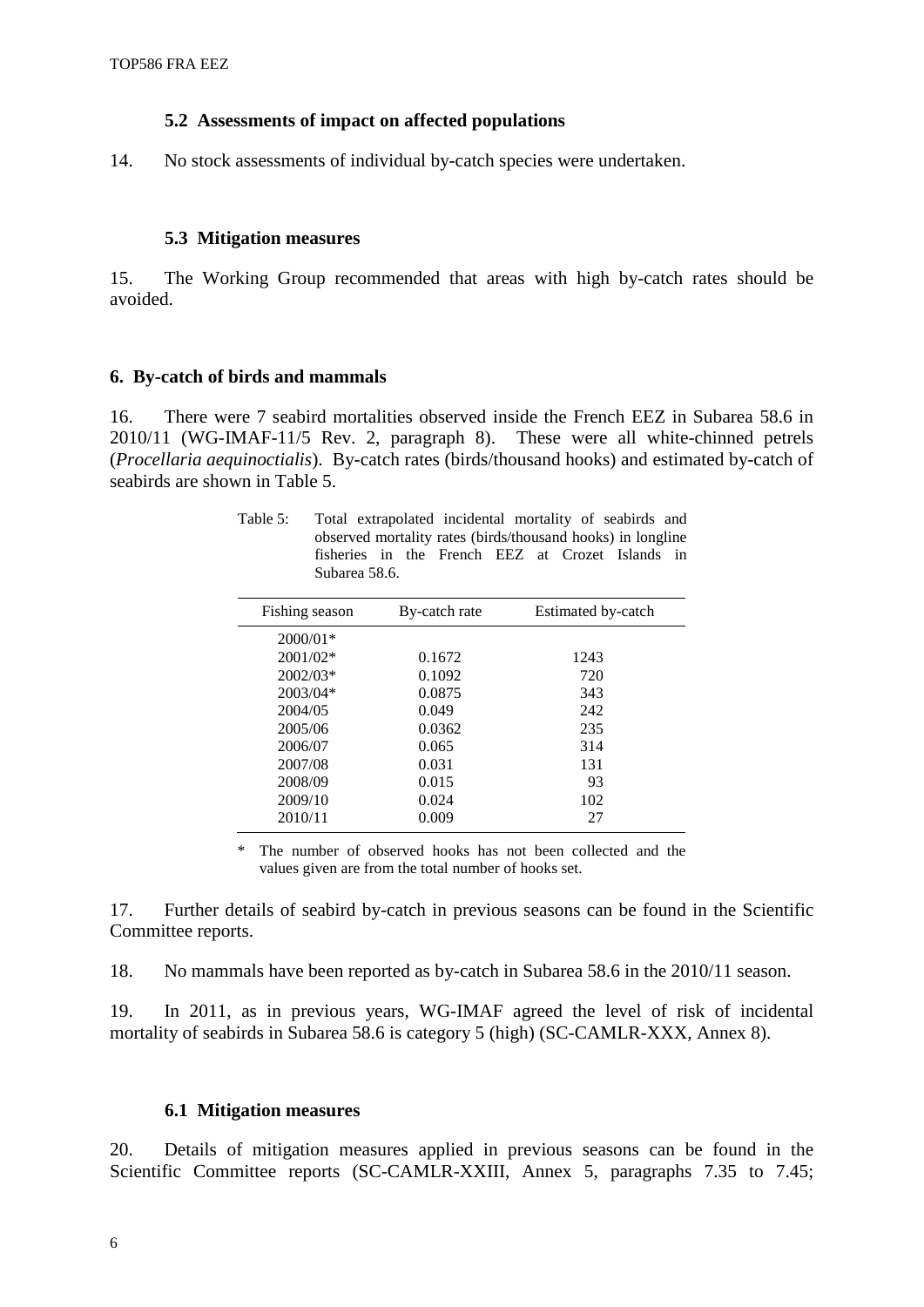<span id="page-8-0"></span>SC-CAMLR-XXV, Annex 5, Appendix D, paragraph 14; SC-CAMLR-XXVI, paragraph 5.7; SC-CAMLR-XXVII, paragraphs 5.6 to 5.11; SC-CAMLR-XXVIII, paragraphs 3.46 to 3.50; SC-CAMLR-XXIX, paragraph 4.7).

21. Mitigation measures that were put in place during the last three seasons will be continued for 2011/12 and 2012/13, however new measures will also be applied (WG-IMAF-11/10 Rev. 1). These include:

- (i) changes to the Brickle curtain to ensure it is effective in all weather conditions
- (ii) closure of fishing areas to vessels that have high by-catch rates and quota allocation reduced.
- (iii) education and training will be strengthened by regular meetings between TAAF and fishing masters of vessels with high by-catch
- (iv) data will continue to be collected and submitted using CCAMLR standard methods and forms
- (v) a new population survey will be conducted in the Crozet archipelago during November 2011 and compared to the 2005 survey.

## **7. Harvest controls and management advice**

## **7.1 Conservation measures**

22. Various national conservation and fisheries enforcement measures (in addition to those agreed by CCAMLR) are in force, such as:

- annual catch limit and limitation of number of longliners (seven)
- obligatory logbooks
- allocation of fishing effort (not more than two longliners simultaneously per  $0.5^{\circ}$ ) latitude  $\times$  1° longitude rectangle)
- one French observer on board each licensed vessel
- minimum depth limit (500 m)
- minimum legal size  $(60 \text{ cm})$
- mitigation measures for the reduction of seabird mortality
- landings occur at one place (Réunion Island)
- skates to be cut off if not processed (started December 2006)
- port inspection.

## **7.2 Management advice**

23. The Working Group encouraged the estimation of biological parameters for *D. eleginoides* in Subarea 58.6 (French EEZ), and the development of a stock assessment for this area. The Working Group encouraged France to continue its tagging program in Subarea 58.6.